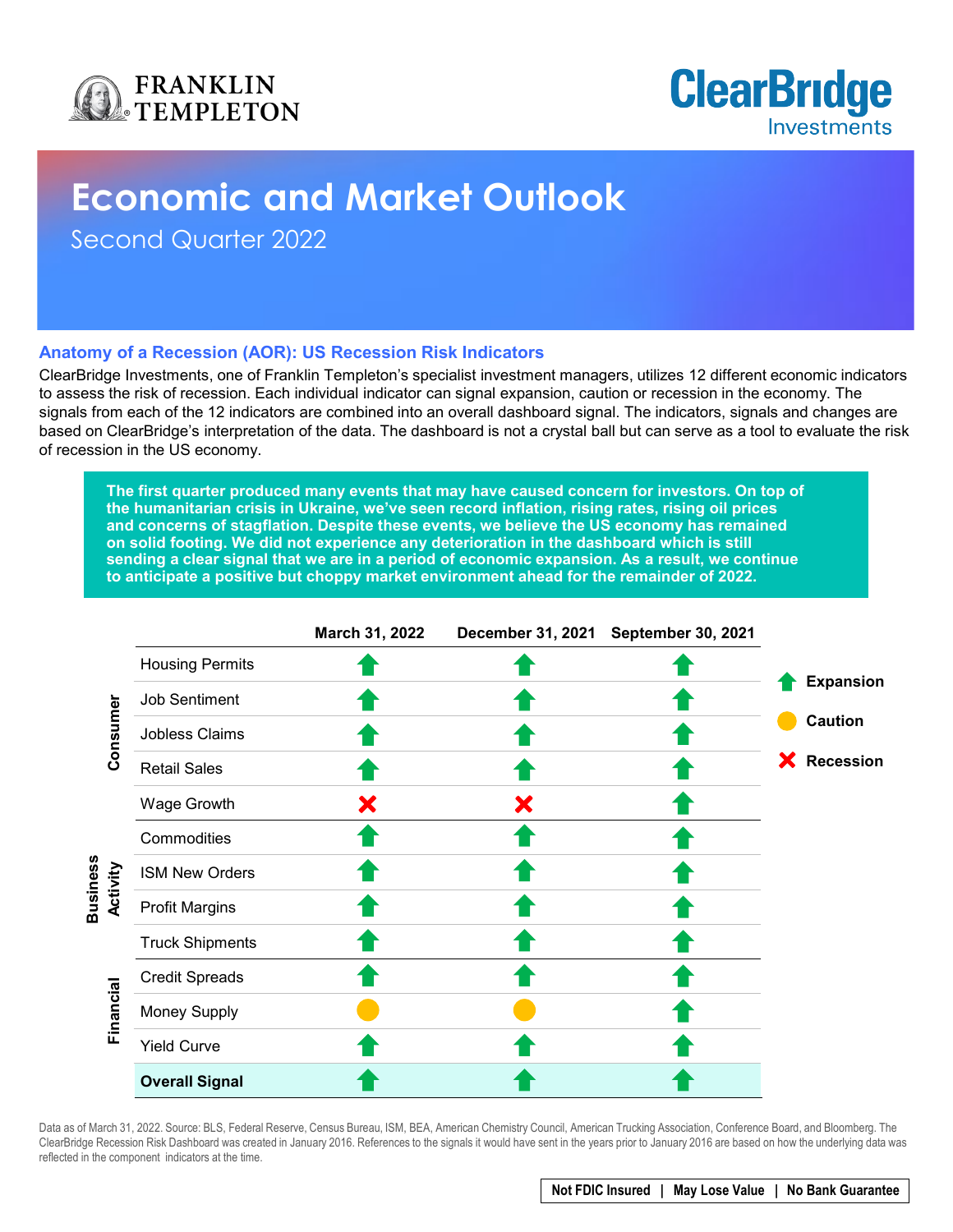# **Consumer strength leads the way**

### **Aren't recessions supposed to be painful?1**



- Since the end of 2019 (pre-COVID), US household net worth has increased by \$34 trillion.
- While personal savings rates jumped during the pandemic due to a combination of reduced in-person activity and government transfer payments, we are seeing savings rates come down as consumers are spending more, even in the face of higher prices. We view this increased willingness to spend as a positive for the economy.

### **Consumer outlook dependent on wages2**

#### **Compensation, consumption and CPI**



- Consumer strength is very dependent on not only wages but also inflation. Compensation is easily outpacing inflation, which bodes well for above-trend consumption continuing in 2022.
- Consumers will have the opportunity to borrow as banks are still willing to extend credit. Currently, credit card borrowing is well below pre-pandemic levels.
- Between record high US household net worth, compensation increases that are outpacing inflation and signs of more consumer spending, we believe consumption trends in 2022 will remain robust and drive further economic growth.

<sup>1.</sup> Data as of December 31, 2021, latest available as of March 31, 2022. Source: Federal Reserve Bank of St. Louis. Past performance is not a guarantee of future results. Investors cannot invest directly in an index, and unmanaged index returns do not reflect any fees, expenses or sales charges.

<sup>2.</sup> Data as of February 28, 2022, latest available as of March 31, 2022. Source: BLS, BEA, and Bloomberg. Past performance is not a guarantee of future results. Investors cannot invest directly in an index, and unmanaged index returns do not reflect any fees, expenses or sales charges.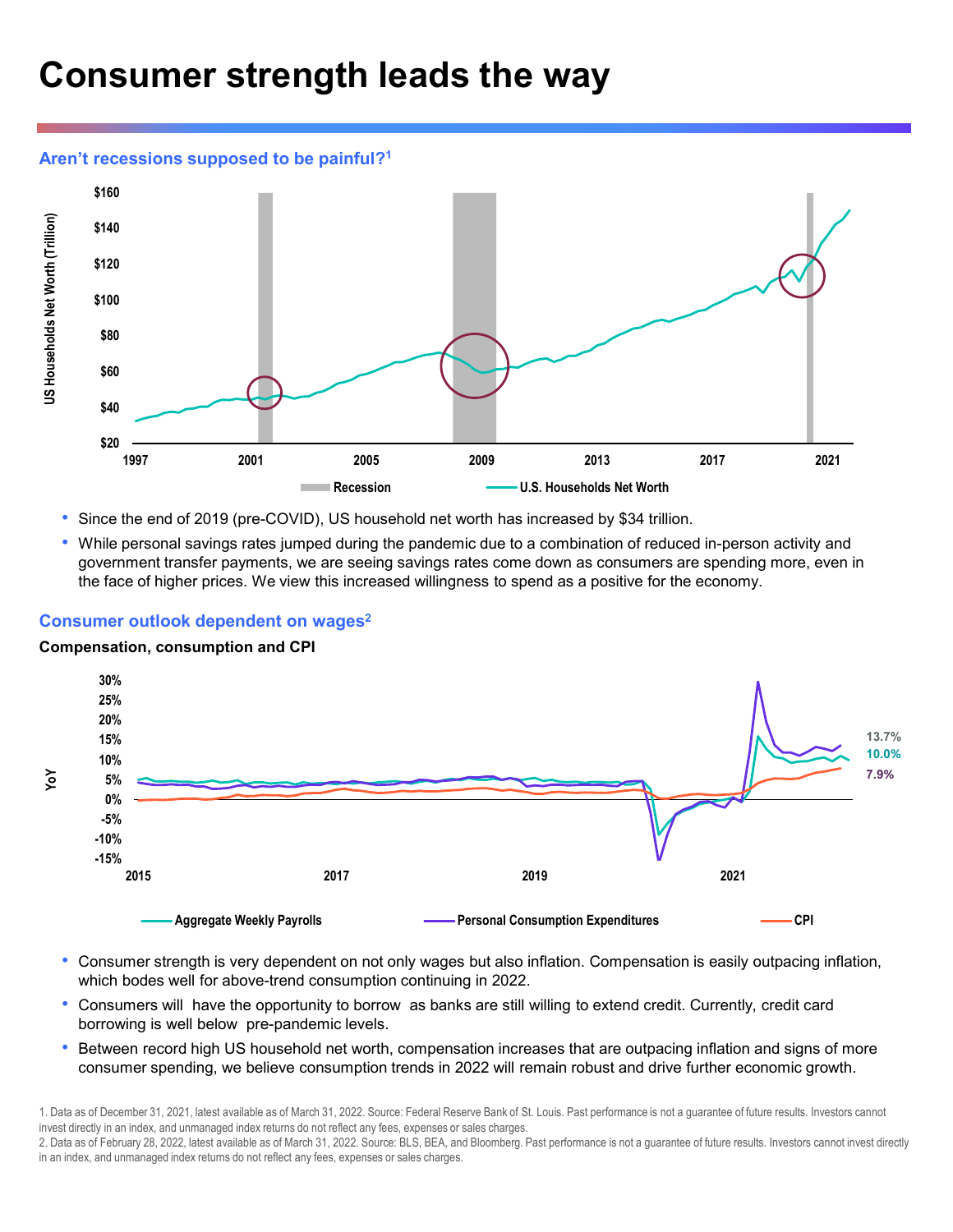# **Headline risks: rates, oil and stagflation**

### **Yield curve spread less than zero (inverted) occurs prior to recession3**



### **Oil price spikes alone don't forecast recession4**

Partially due to the Fed beginning their process of raising interest rates, the 10-year Treasury to 2-year Treasury spread has inverted, which many are predicting as a signal of recession. While this is sometimes true, the more accurate measurement, and what we monitor in our Recession Risk Dashboard, is the 10-year Treasury to 3-Month T-Bill spread which has a longer history than 10-2s and has not had any of the false positives that have occurred with 10-2s.

• Our preferred measure is still far from inverting.



- Since 1973, oil price spikes have accurately predicted a recession only 50% of the time.
- Although oil prices are back at 2011-2014 levels, the impact should be blunted due to higher incomes and energy's long-term declining share of consumer's wallets (3.7% consumption average 2011-2014 vs. 2.5% YTD).
- Given the current strength of our US Recession Risk Dashboard, we believe the chances of an oil shock induced recession are low.

### **Stagflation fears overblown**

- Stagflation is characterized by low or negative real GDP growth with high inflation and stubbornly high unemployment.
- Despite hearing this term used more often to describe where we are headed, the US is not currently close to experiencing this phenomenon as we have solid real GDP growth and extremely low unemployment.

3. Data as of March 31, 2022. Yield curve spread less than zero (inverted) has occurred prior to recessions. Source: FactSet. Past performance is not a guarantee of future results. Investors cannot invest directly in an index, and unmanaged index returns do not reflect any fees, expenses or sales charges.

4. Data as of February 1, 2022, latest available as of March 31, 2022. Oil price source: Bloomberg, Federal Reserve Bank of St. Louis, Economic Research Division. Recession Dashboard Source: BLS, Federal Reserve, Census Bureau, ISM, BEA, American Chemistry Council, American Trucking Association, Conference Board, and Bloomberg. The ClearBridge Recession Risk Dashboard was created in January 2016. References to the signals it would have sent in the years prior to January 2016 are based on how the underlying data was reflected in the component indicators at the time. Past performance is not a guarantee of future results. Investors cannot invest directly in an index, and unmanaged index returns do not reflect any fees, expenses or sales charges.